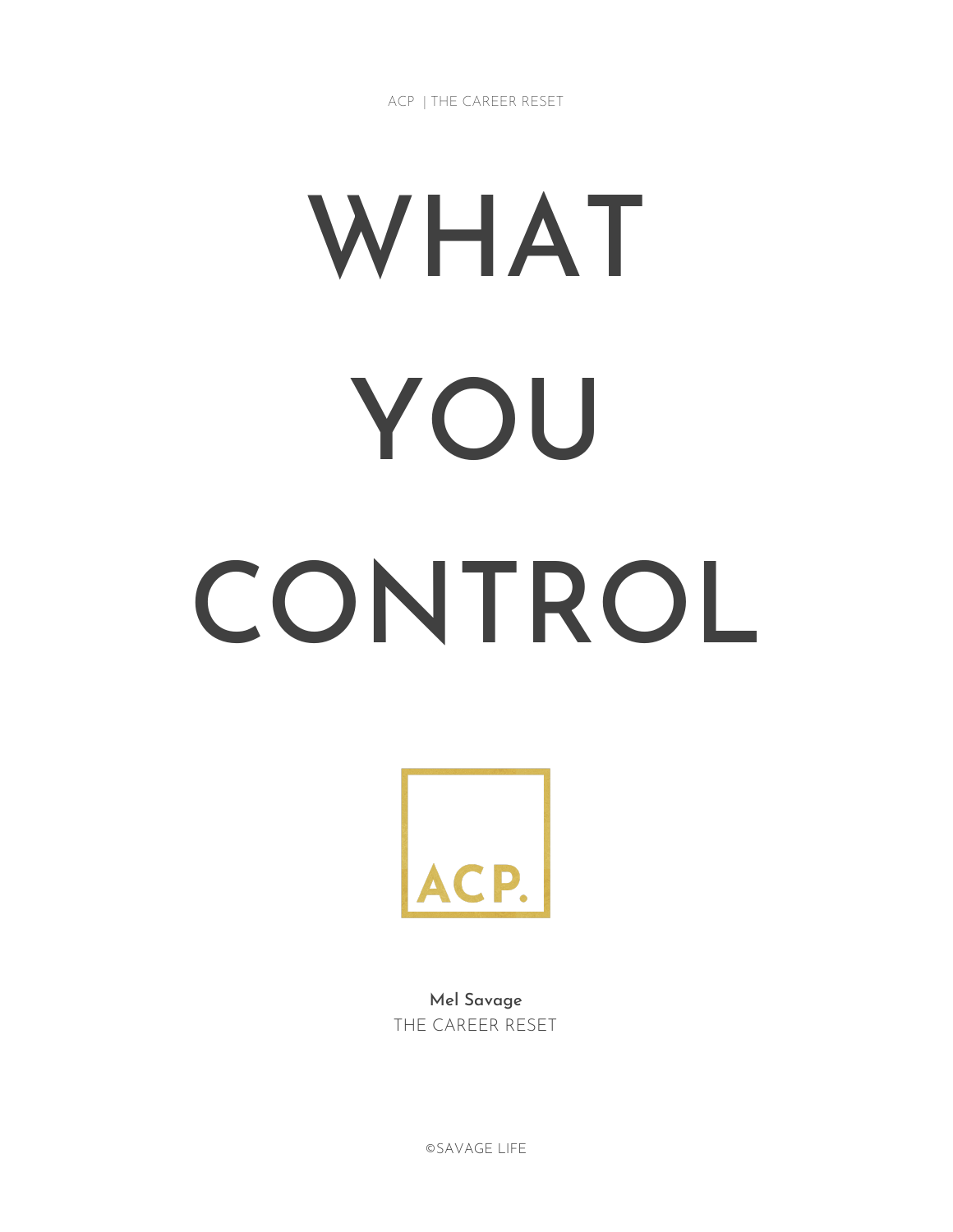# Separating the things you can and can't control



NAME AN EVENT YOU BELIEVE IS CAUSING A NEGATIVE EMOTION IN YOU.

WHAT IS IT ABOUT THIS EVENT THAT YOU BELIEVE IS CREATING THE EMOTION?

# WHAT IS THE EMOTION YOU HAVE WHEN THIS HAPPENS?

Emotions are one word, e.g. HAPPY, SAD, MAD … etc.

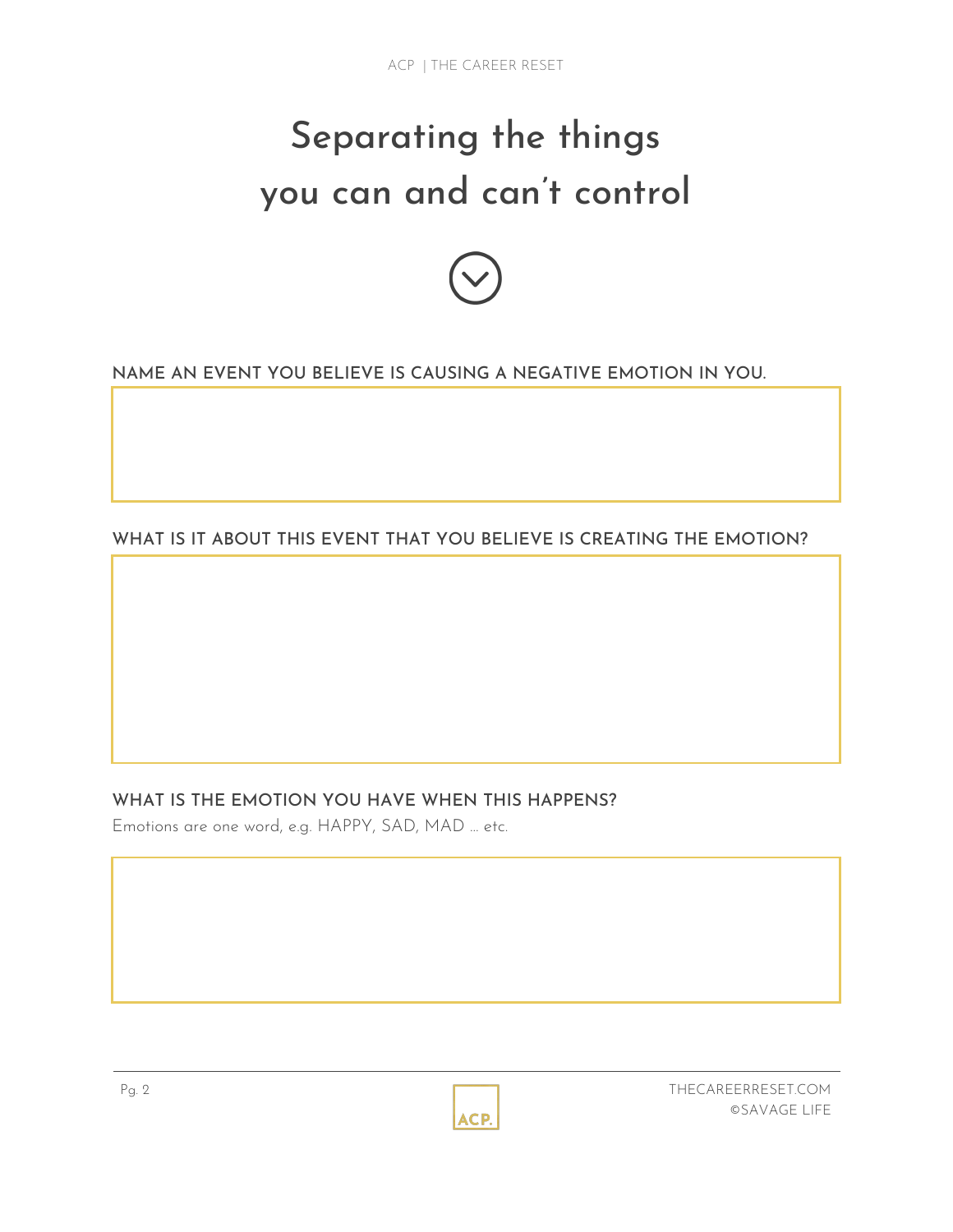WHY DO YOU THINK THIS RANDOM EVENT HAS POWER OVER YOUR EMOTIONS?

# WHAT IS THE THOUGHT YOU ARE HAVING ABOUT THIS EVENT THAT IS *REALLY* CAUSING YOUR FEELING?

# WHEN YOU BLAME THE EVENT FOR HOW YOU FEEL, WHAT ACTION DO YOU TAKE?